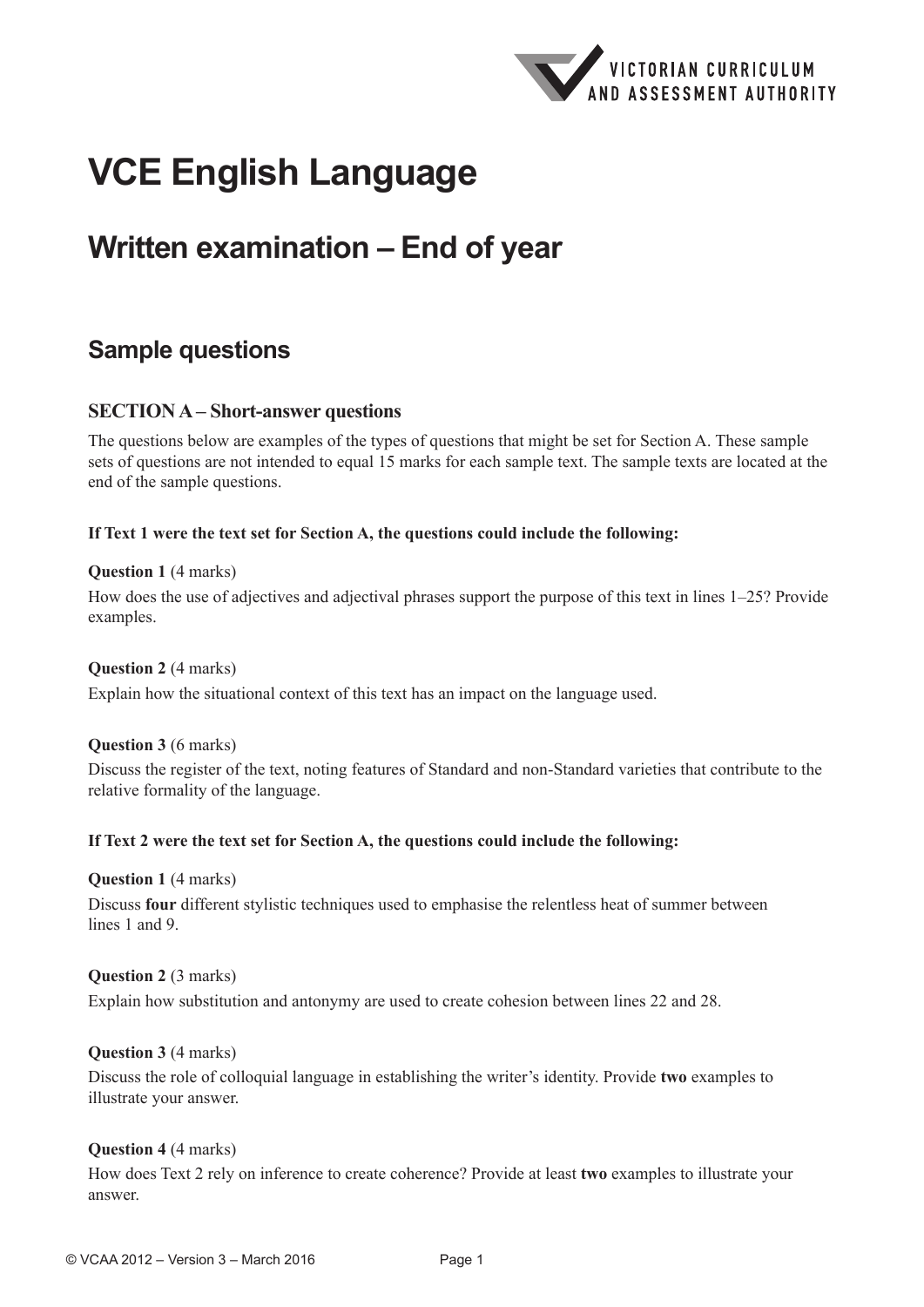#### **Question 5** (6 marks)

Comment on the writer's use of three syntactic features between lines 1 and 15.

#### **Question 6** (4 marks)

Discuss the effect of the writer's use of figurative language in the text.

#### **If Text 3 were the text set for Section A, the questions could include the following:**

**Question 1** (4 marks) Discuss the conversational strategies used in lines 1–5 and in lines 97–101.

#### **Question 2** (4 marks)

Comment on the discourse function of **two** different prosodic features between lines 6 and 18.

#### **Question 3** (5 marks)

How does the topic management between lines 19 and 33 reflect the relationship between C and A? Discuss, using linguistic evidence.

#### **Question 4** (6 marks)

Compare the syntactic features of the interaction in lines 41–54 with the syntactic features of the interaction in lines 55–59.

#### **If Text 4 were the text set for Section A, the questions could include the following:**

#### **Question 1** (2 marks)

Provide **two** examples of the speaker's use of uniquely Australian noun phrases in the text.

#### **Question 2** (2 marks)

How does the use of semantic patterning support the function of this text? Provide **one** example to illustrate your response.

#### **Question 3** (3 marks)

How is repetition used to create cohesion in the text? Provide **two** examples.

#### **Question 4** (4 marks)

Discuss the degree of formality achieved in this text. Use evidence from **two or more** subsystems to support your response.

#### **Question 5** (5 marks)

Does this speech achieve its purpose? Discuss, using linguistic evidence to support your analysis.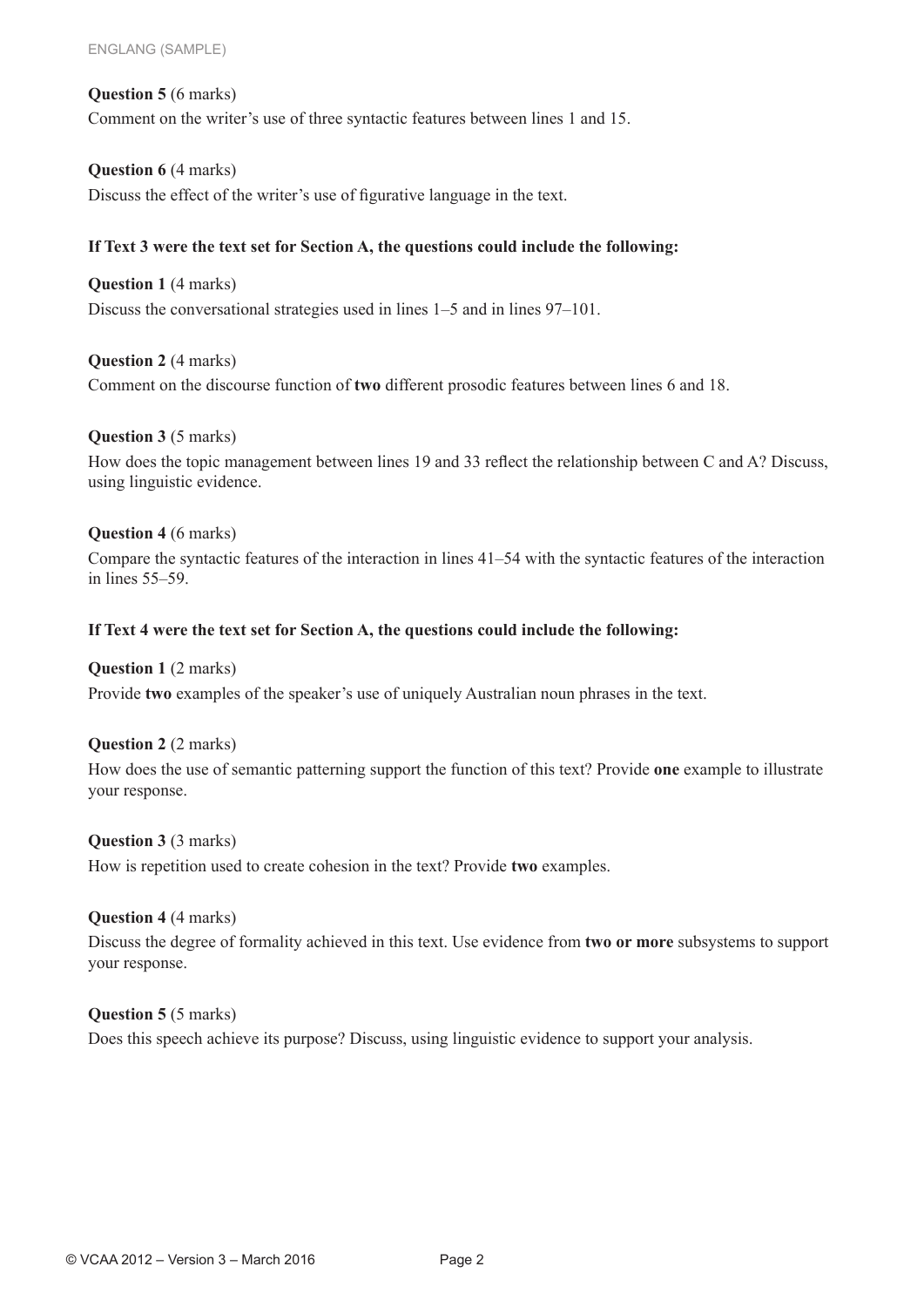### **SECTION B – Analytical commentary**

Any of the sample texts provided (Text 1, Text 2, Text 3, Text 4) could be set for Section B. The task for Section B will be as follows:

Write an analytical commentary on the language features of Text\*.

In your response, you should comment on the:

- contextual factors affecting/surrounding the text
- social purpose and register of the text
- stylistic and discourse features of the text.

Refer to at least **two** subsystems in your analysis.

## **SECTION C – Essay**

#### **Sample question 1**

#### **Stimulus**

**a.** 'Nothing unites a country more than its common language because from a language comes a history and a culture.'

John Howard, quoted in 'Migrants to sit English test', ABC News (online), 11 December 2006

- **b.** Linguists suggest that some people deliberately choose a low-status accent as a way of invoking prestige, although this is less common among women than men.
- **c.** 'The Australian-born children of migrants from Europe, Asia and the Pacific Islands are asserting their respective cultural blends each time they open their mouths, leading to dozens of different ethnic dialects such as "wogspeak", that much-parodied blend of Australian and various Mediterranean accents.'

Peter Munro, 'Austrayan twang on the wane', *The Age*, 27 January 2008

'Your use of language sends out lots of little messages, not just about your level of education and where you come from, but about how you would like to be perceived.'

Discuss with reference to at least **two** subsystems of language.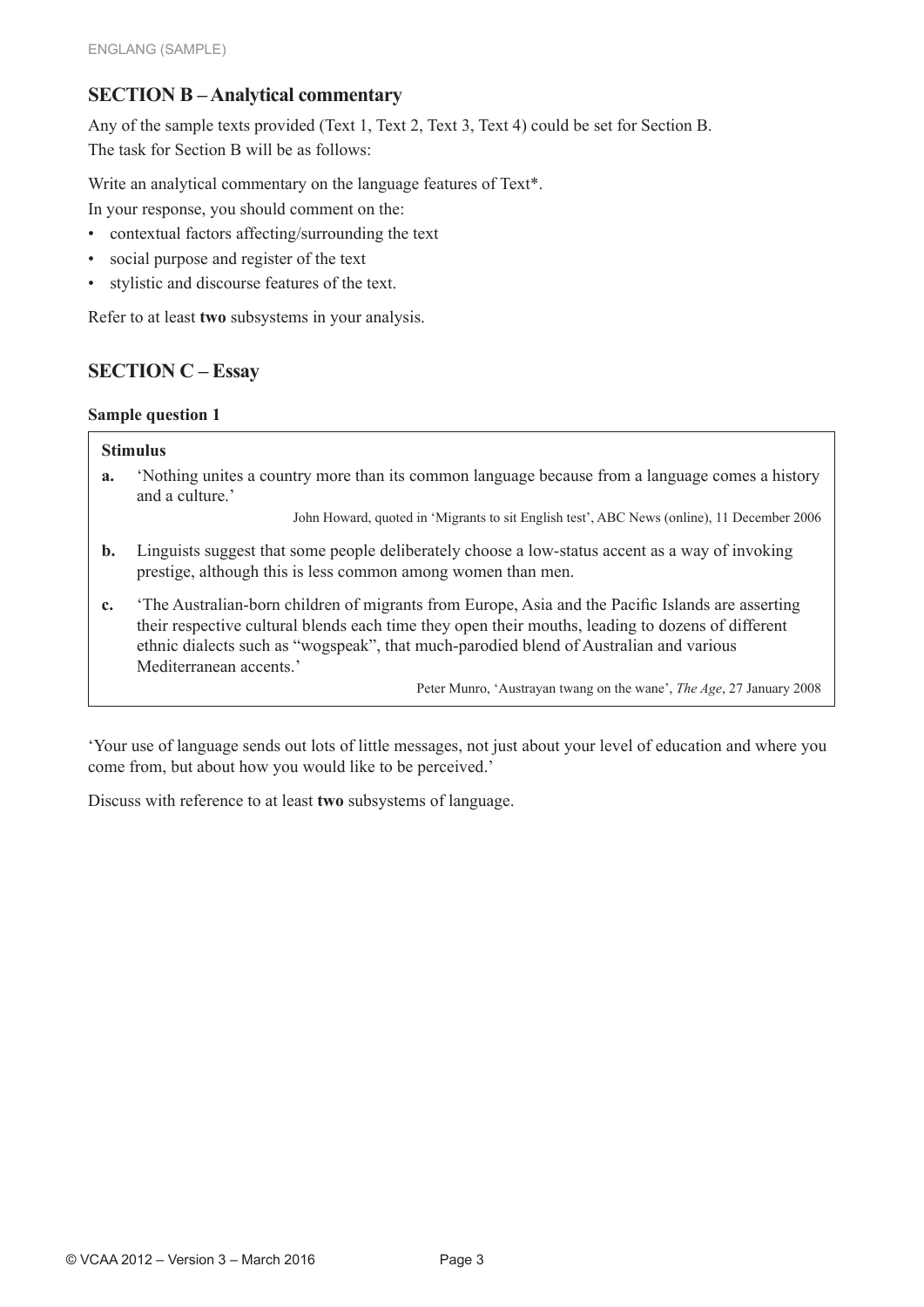#### **Sample question 2**

#### **Stimulus a.** [While Josephine Mandarano (22 years old)] 'values emoticons and acronyms for adding tone and context … she thinks netspeak is encouraging bad habits. "Rarely do I receive an email from friends that is grammatically correct and abbreviations such as 'dere' (there) and 'dis n dat' (this and that) make me cringe … I'm a bit of a word nerd. It frustrates me when folk say, 'Who cares? It's only an email.'"' Katie Cincotta, 'Broken English', *The Age*, 18 September 2008 **b.** 'Clearly Standard English is perceived to be intrinsically superior to other varieties. Yet examples are easy to find where nonstandard dialects appear to do things better.' Kate Burridge, 'Proper English: Rhetoric or Reality?', *English Language Journal*, 2004, pp. 8–19 **c.** One year later Henry<br>became the head of I'M NOT SURE EMOTICONS Just two years<br>after that, he had In 1533, King Henry BELONG IN A EUROPEAN married Anne **HISTORY** the Church of  $Boleyn: \neg$ Anne Boleyn FOUDONT ESSAY, THINK THEY'RE England  $0$ :-) executed for ZUMA. CUTER THAN treason > -0 **WORDS?** © 2007 Zits Partnership

The question to ask is: 'Why not use Standard English all the time?'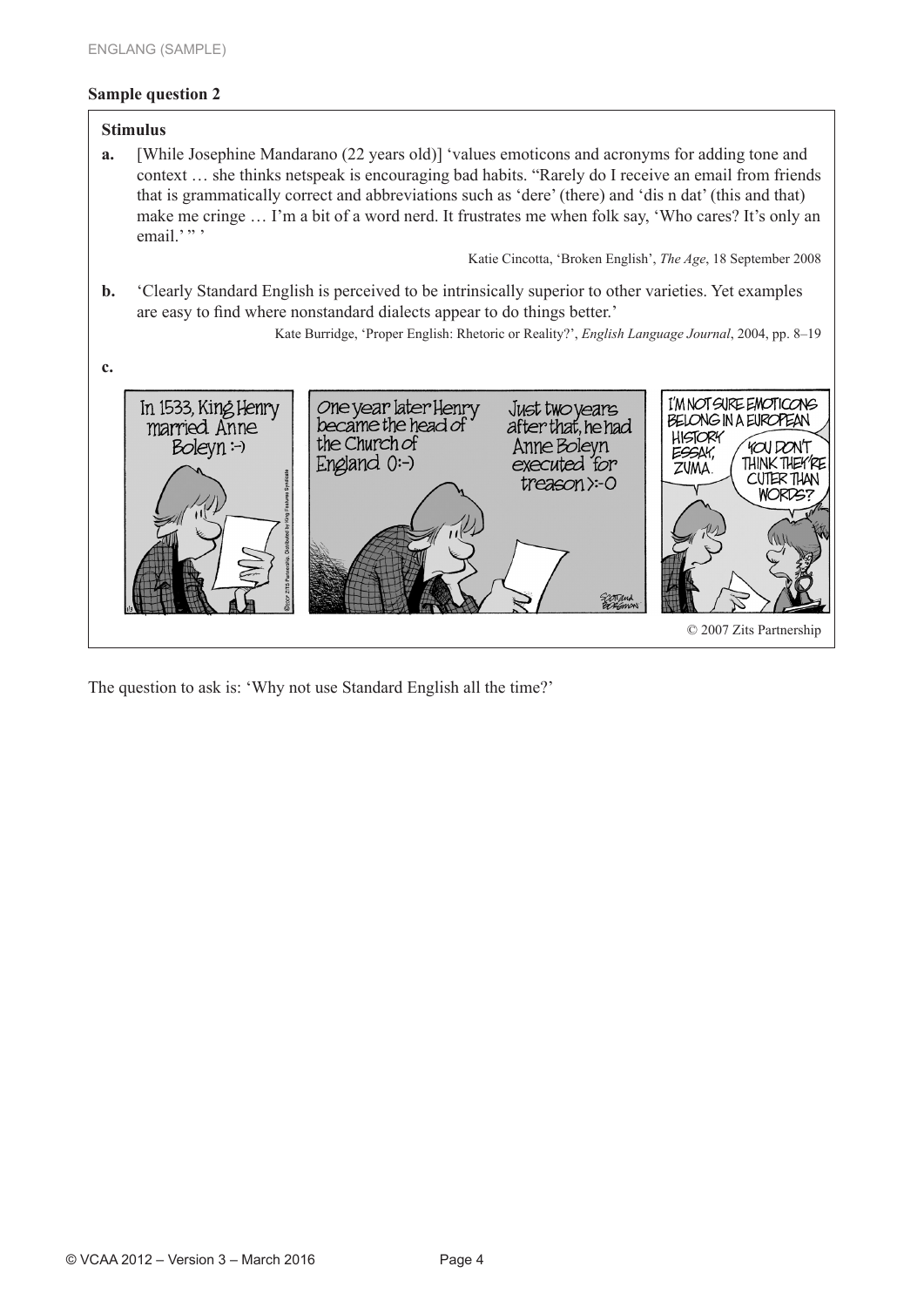#### **Sample texts**

These texts illustrate the scope of texts that might be set for analysis in Section A and Section B of the examination. There is no standard convention of spoken text transcription. Students should always refer to the key provided in order to interpret transcripts.

#### **Sample text 1**

The following text comes from a blog called 'Crowded House' on *The Age* website. It is written by share-house newcomer Joel Meares and it describes his experiences of sharing a house with other people (lines 1–25). Readers of the blog were invited to respond and discuss their own share-house experiences. This text also shows a sample of those responses (lines 29–44).

- **1. Got the message? The passive-aggressive art of 'talking' to your housemates.**
- 2. Communication in a share house means doing everything to avoid a proper conversation.
- 3. Got a grievance? Don't raise it at dinner or take someone aside for a chat. That kind of thing
- 4. is best left to talking about your housemates. Let it niggle for a while, passive-aggressively
- 5. hint at your displeasure with a few slammed doors, a sarcastic note on the fridge or by doing
- 6. someone else's chores (loudly), then wait for the message to sink in or the housemate to
- 7. move out. That's the principle behind most of the share house communiqués I've seen and it
- 8. can lead to some very interesting methods of getting the message across.
- 9. 'Tenantese' that bizarre form of communication native to the share house is a system
- 10. borne of necessity and out of frustration, an answer to the question: how do you let your
- 11. housemate/s know you're two VBs away from relocating their bedroom to the kerb without
- 12. actually saying it?
- 13. In a workplace or a family, squabbling parties often sit down and chat it out. It's right and
- 14. rational but not the way of the sharer. Passive-aggressive and cunning enough to be
- 15. completely denied, the share house response is symbolic and usually delayed: a Post-it note
- 16. on a housemate's door two days later or a meal prepared for everyone, except the bastard who
- 17. forgot to feed the fish. If the Italian language is defined by rolling Rs and swinging arms and
- 18. Austrayan known for the added 'o', tenantese might be the language of silence, death stares
- 19. and underlying tensions.
- 20. I'm sure there are share houses that have regular meetings where somebody puts on the kettle,
- 21. the Assorted Creams are opened and everyone says what's on their minds this week. I just
- 22. haven't lived in or visited them. Instead of this Big Brother style house meeting, I more often
- 23. see minor grievances resolved through a passion play of passive-increasingly-aggressive
- 24. gestures that build to 'the big one': a half-hour outburst of tears and accusations that usually
- 25. ends in someone dodging a cask of goon.

#### **26. Posted by Joel Meares**

#### **27. 16 July 2008 8:04 AM**

#### **28. COMMENTS POSTED ON THE BLOG**

- 29. We have a whiteboard in our kitchen. Very grown up of us? hmm . . . maybe not. It's only used
- 30. when someone has something not so nice to say. When we are all getting along, the
- 31. whiteboard is inconspicuous but as soon as there's a problem bam! The whiteboard is staring
- 32. you in the face when you walk in the room with red texta and underlined words. It's actually
- 33. quite amusing, that is, when 'the whiteboard's' attacking someone else.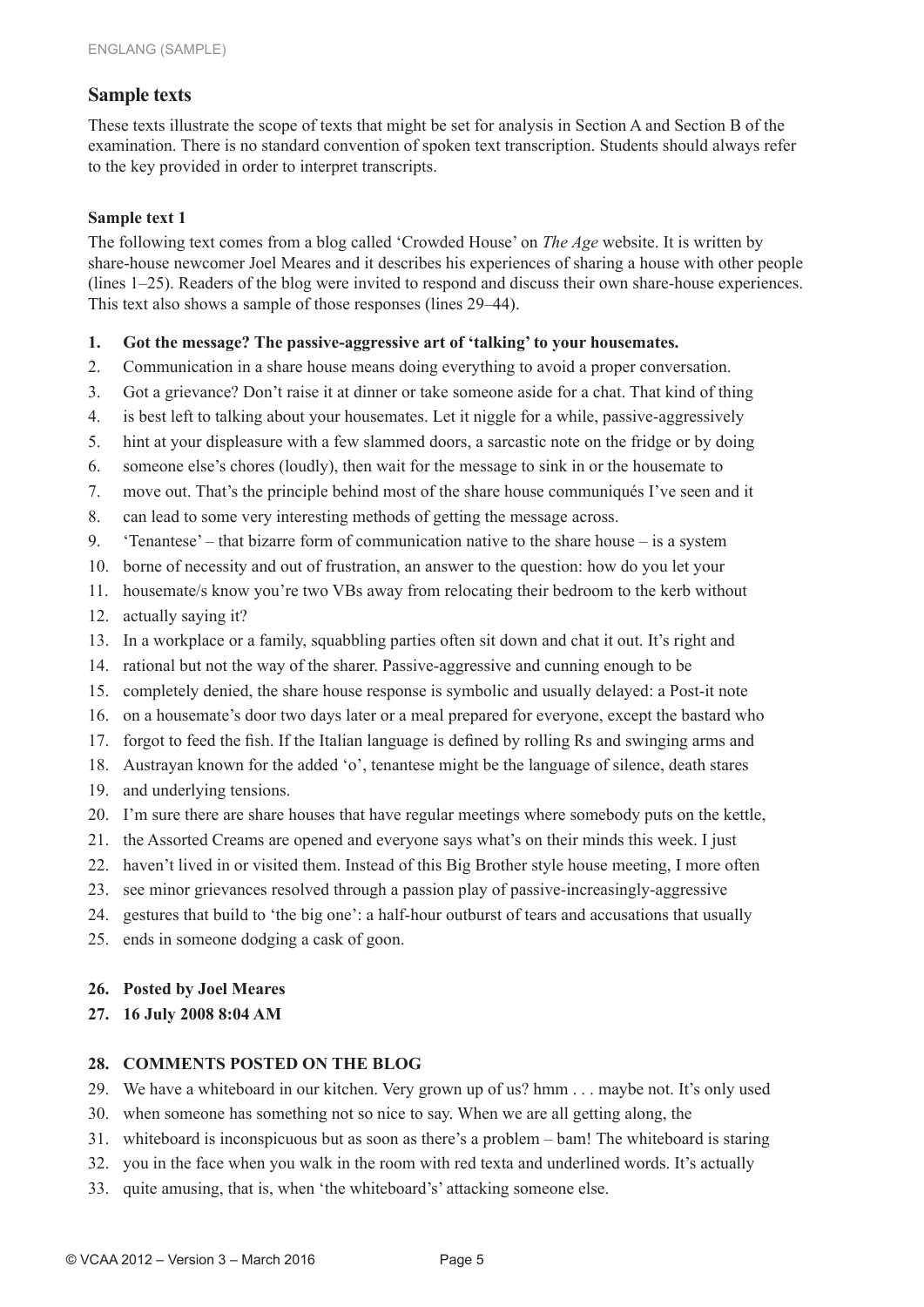#### **34. Posted by: heyhay on 16 July 2008 3:09 PM**

- 35. hmmmm. well i just tried to do the grown up thing and have a, what i was hoping to be,
- 36. friendly chat about how often her boyf is staying over and that he made the kitchen a real
- 37. mess over the weekend. wish i'd just slammed doors and been sarcastic a show down is
- 38. expected tonight thank god the local is only 15 m away!

#### **39. Posted by: scared on 16 July 2008 6:23 PM**

- 40. once shared a house with 3 girls . . . gold I assumed! not. I didnt last long the post-it notes?
- 41. This extreme fussy pedantic house drove me mad. Im clean reasonable tidy . . . but to have a
- 42. magazine left in the lounge create a note? Last straw and moved in with 2 guys . . . heaven! Sure
- 43. it got messy really bad, but then we'd all just clean it . . . down with female housemates!!

#### **44. Posted by: nixon on 24 July 2008 8:40 AM**

Source: extract from 'Crowded House' © Joel Meares, *The Age Blogs*, 16 July 2008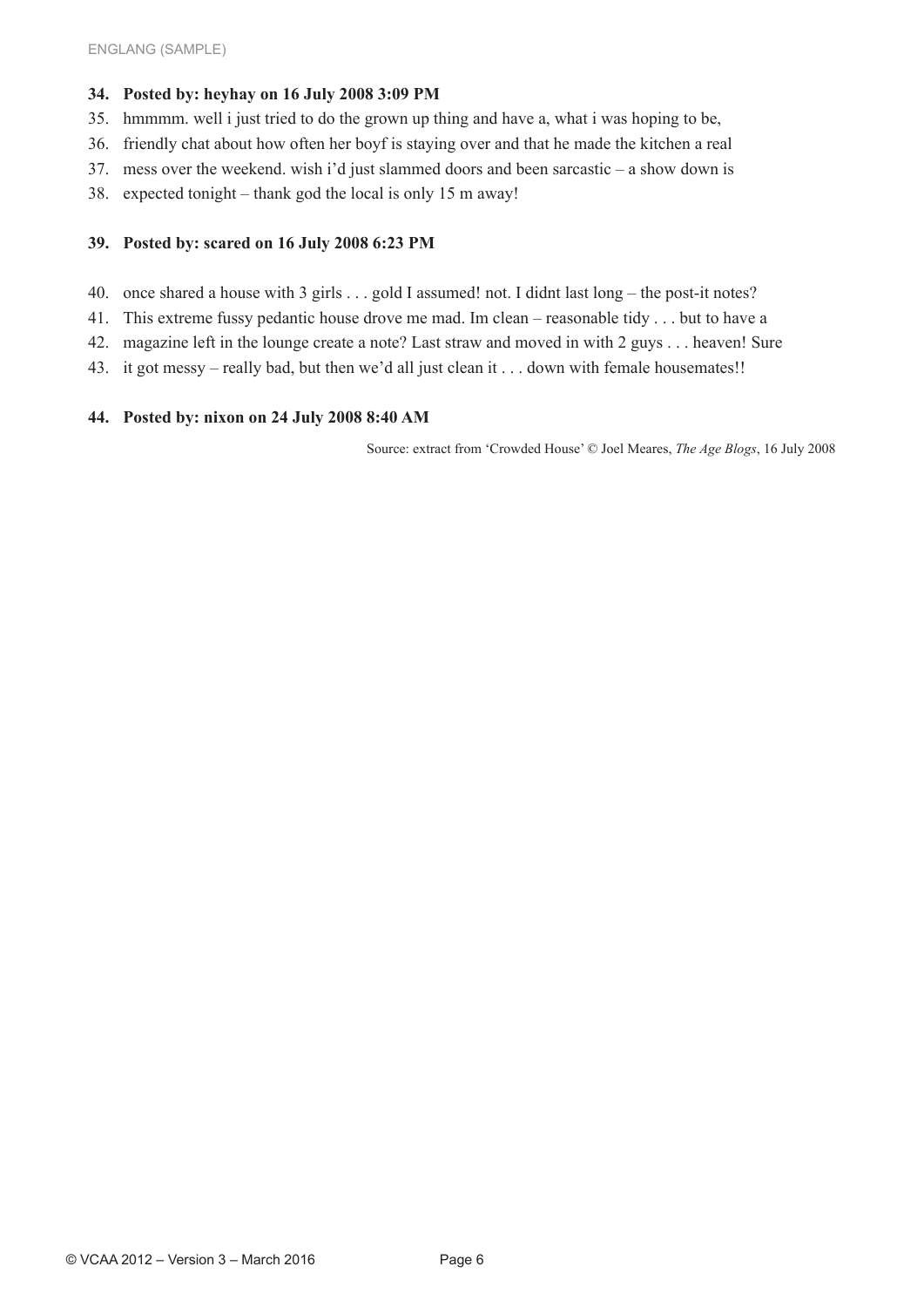#### **Sample text 2**

This text is a memoir by John Harms, a journalist, who reflects on his childhood summers in the Darling Downs, Queensland. It was published in *The Age* in January 2008.

#### **Nothing like a good sweltering**

- 1. It's hot. It's bloody hot. But I reckon when I was a kid every Darling Downs
- 2. summer was this hot. Easy.
- 3. All my summer memories are of heat. The local pool, our back yard, the veranda.
- 4. We kids barefoot and as brown as pennies. If we ever had shoes on, it was to play
- 5. some official game. Cricket daily. Golf occasionally. Tennis often.
- 6. Dunlop Volleys and socks coagulated together by a cocktail of sweat and ant-bed
- 7. tennis court dust. Matches fought out in sweltering conditions, monumental struggles
- 8. against the Leahy kid from the Commercial Hotel. If you had to play on the asphalt
- 9. court your Volleys left their tread mark in the doughy surface. It was hot.
- 10. In my memory it's always holidays. And it's always the first day of a Test match.
- 11. Waking up every morning with a body so rested and full of energy you were ready
- 12. to go all day. The sky a perfect blue and the ABC newsreader full of information.
- 13. Gulped Milo. Already too hot for toast and Vegemite. And as you pedalled out the
- 14. front gate, all you could hear was your mum's voice screaming:
- 15. "Have you kids brushed your teeth?"
- 16. Down to the pool, where the supervisor was scooping out the Christmas beetles.
- 17. He wore his weathered skin loosely, like a trendy sports jacket. Ours was
- 18. dolphin-svelte. And we swam with effervescent joy. Like Flipper himself. A lot of
- 19. time spent doing bombs off the big board. Movements of Olympian grace,
- 20. choreographed to make the biggest splash possible. You were so skinny your
- 21. technique had to be perfect to get marks on the corner light pole.
- 22. Then leaning on the rail of the big board watching the grade nine girls down on the
- 23. grass putting coconut oil all over themselves. They were so old. But not as old as
- 24. the tough who was climbing the steps. He had left school a couple of years ago to
- 25. become a boner at the abattoir. Tough all right. He didn't speak and you didn't
- 26. dare look him in the eye. He was a giant to us, his huge tummy hanging over his
- 27. stubbies. We giggled behind our little hands as he walked past, his bum-crack
- 28. the source of great amusement.
- 29. Time for the cricket. Straight on the treadlies and back home with just minutes to
- 30. spare. Little voices excitedly preparing for the first delivery, as a big voice yelled
- 31. from some mother's room, where mothers did mothers' stuff: "I hope you kids
- 32. have got towels down on those lounge chairs."
- 33. As the day grew even hotter we squirmed in our chairs. Lemon barley water with ice.
- 34. The cat stretched under the divan. More lemon water. Salad sandwiches for lunch.
- 35. And fruit. Nectarines and rockmelon. And watermelon for later on. And a run through
- 36. the sprinkler to cool off before the start of the next session.

Source: extract from 'Nothing like a good sweltering' © John Harms, *The Age*, 7 January 2008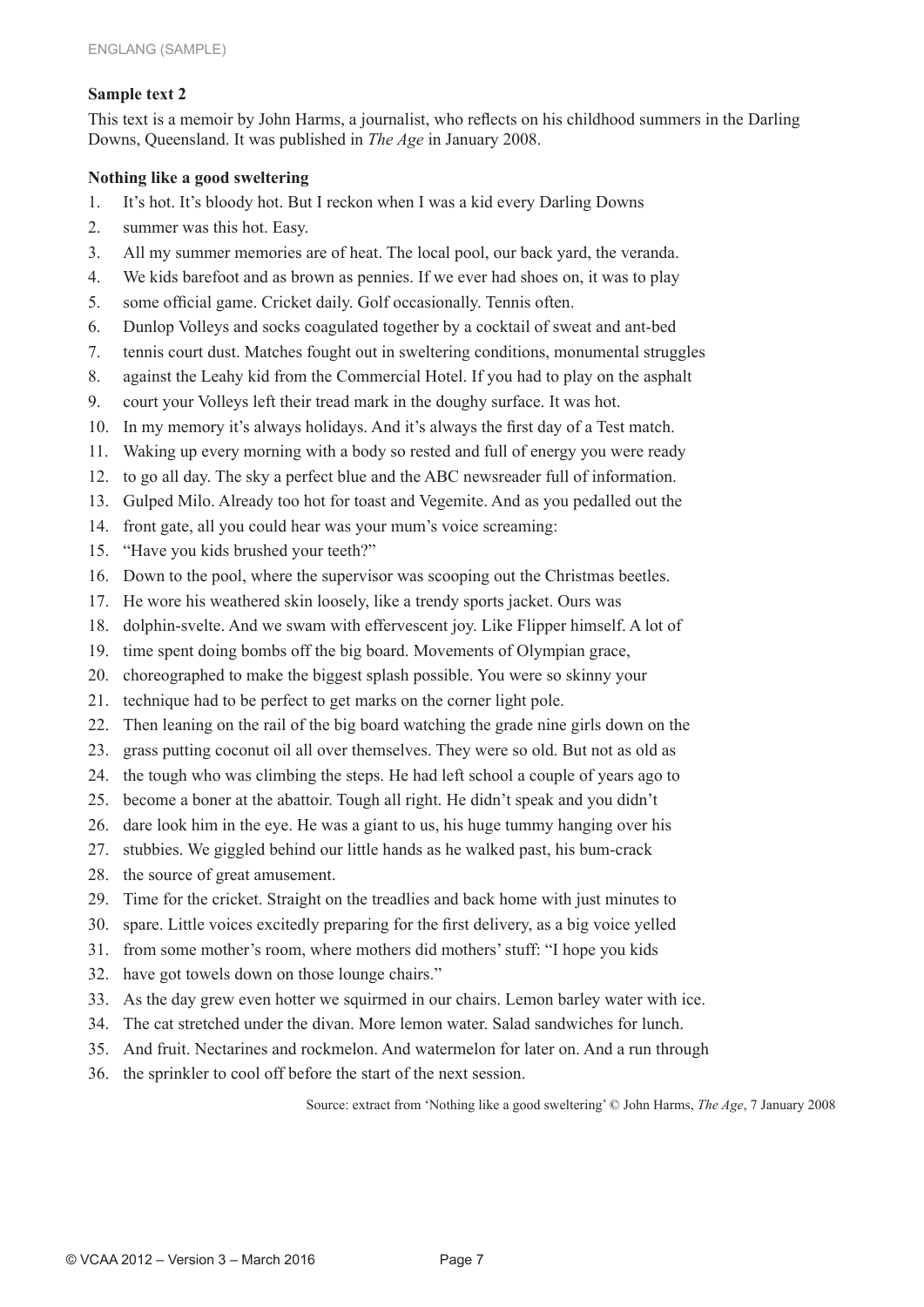#### **Sample text 3**

Catherine and Anita are at a local writers' festival. Catherine is working at a book stall and is selling Anita the books that Anita has selected.

The following symbols are used in the transcript:

| final intonation<br><a a=""> fast-paced utterance<br/><math>\ddot{\phantom{0}}</math></a> |                       |                                                                                          |                |                               |  |  |
|-------------------------------------------------------------------------------------------|-----------------------|------------------------------------------------------------------------------------------|----------------|-------------------------------|--|--|
| $<\!\!L\!\!>$                                                                             |                       | slow-paced utterance                                                                     | $\overline{?}$ | questioning intonation        |  |  |
| $\langle P \rangle$                                                                       |                       | soft voice                                                                               | T              | rising pitch                  |  |  |
|                                                                                           |                       | $\leq$ F $>$ loud voice                                                                  | $\backslash$   | falling pitch                 |  |  |
| $\left( .\right)$                                                                         |                       | short pause                                                                              | Λ              | primary accent                |  |  |
| $(\ldots)$                                                                                |                       | longer pause                                                                             |                | @@@ laughter                  |  |  |
|                                                                                           |                       | truncated word                                                                           |                | $\leq$ H $>$ intake of breath |  |  |
|                                                                                           |                       | truncated intonation unit                                                                | $=$            | lengthening of a sound        |  |  |
|                                                                                           | continuing intonation |                                                                                          |                | overlapping speech            |  |  |
|                                                                                           |                       |                                                                                          |                |                               |  |  |
| 1.                                                                                        | C:                    | $\leq$ A Are you waiting to be served? A $\geq$ ()                                       |                |                               |  |  |
| 2.                                                                                        | $A$ :                 | $\leq P$ Yep, just [the --] P>                                                           |                |                               |  |  |
| 3.                                                                                        | C:                    | [H-how] did you want to ^pay for ^those?                                                 |                |                               |  |  |
| 4.                                                                                        | $A$ :                 | On my $\alpha$ ard/                                                                      |                |                               |  |  |
| 5.                                                                                        | C:                    | $\langle A \text{Yep}\rangle$ , sure $\langle A \rangle$ (.) $\sim$ o=kay/(.)            |                |                               |  |  |
|                                                                                           |                       | Background sounds of scanner beeping, recording price of books selected.                 |                |                               |  |  |
| 6.                                                                                        | C:                    | How was the drive $\land$ in?                                                            |                |                               |  |  |
| 7.                                                                                        | $A$ :                 | I had three hours from Geelong, just arriv[ed]                                           |                |                               |  |  |
| 8.                                                                                        | C:                    | $\leq H H$                                                                               |                |                               |  |  |
| 9.                                                                                        | $C$ :                 | $\gamma$ You're $\gamma$ joking/ [ $\gamma$ Oh]                                          |                |                               |  |  |
| 10.                                                                                       | $A$ :                 | [The] $\text{``traffic, I've ``never seen [it] like this.}$                              |                |                               |  |  |
| 11.                                                                                       | C:                    | [Yeah],                                                                                  |                |                               |  |  |
| 12.                                                                                       | C:                    | It's=, I've hea=rd, it's ^shocking.                                                      |                |                               |  |  |
| 13.                                                                                       | $A$ :                 | [Yeah]                                                                                   |                |                               |  |  |
| 14.                                                                                       | $C$ :                 | [Yeah]                                                                                   |                |                               |  |  |
| 15.                                                                                       | $C$ :                 | And, <a a="" coming="" had="" in="" late,<="" lot="" of="" people="" td="" we've=""></a> |                |                               |  |  |
| 16.                                                                                       | C:                    | I think, well, obviously $-A$ ,                                                          |                |                               |  |  |
| 17.                                                                                       | $A$ :                 | Yeah                                                                                     |                |                               |  |  |
| 18.                                                                                       | C:                    | Coz the traffic (.) $\leq L \text{ 'three 'hou=rs } L$ .                                 |                |                               |  |  |
| 19.                                                                                       | $A$ :                 | $\gamma$ Yes= coz the (.) I didn't come over the Westgate, I did a --,                   |                |                               |  |  |
| 20.                                                                                       | C:                    | Went arou=nd?                                                                            |                |                               |  |  |
| 21.                                                                                       | $A$ :                 | I sort of went 'rou[nd] the other way,                                                   |                |                               |  |  |
| 22.                                                                                       | $C$ :                 | [Yeah]                                                                                   |                |                               |  |  |
| 23.                                                                                       | $A$ :                 | But it was still --,                                                                     |                |                               |  |  |
| 24.                                                                                       | C:                    | Yep                                                                                      |                |                               |  |  |
| 25.                                                                                       | $A$ :                 | Everyone was [doing that too],                                                           |                |                               |  |  |
| 26.                                                                                       | C:                    | [Well everyone's] doing that too $(\partial \Omega)$ $(\partial \Omega)$ ,               |                |                               |  |  |
| 27.                                                                                       | C:                    | $\leq$ A aren't [they] A>?                                                               |                |                               |  |  |
| 28.                                                                                       | $A$ :                 | [and] everyone's going slow and, and --                                                  |                |                               |  |  |
| 29.                                                                                       | C:                    | Yeah [well]                                                                              |                |                               |  |  |
| 30.                                                                                       | $A$ :                 | [Yeah]                                                                                   |                |                               |  |  |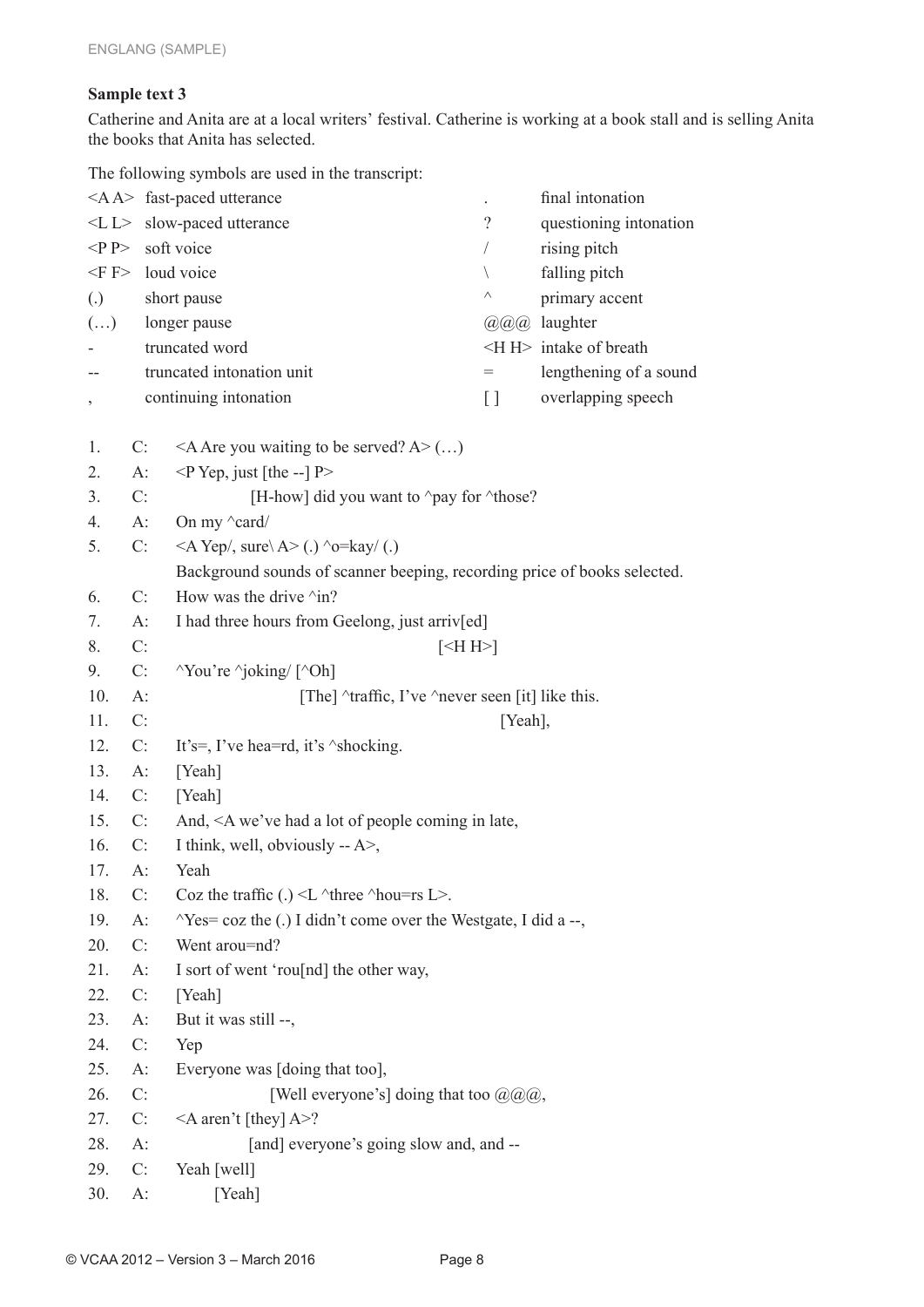| 31. | C:    | It's, it's, I mean it's $\land$ really $\land$ pouring so= ()                    |
|-----|-------|----------------------------------------------------------------------------------|
| 32. | C:    | Well, you're ^here [now]\                                                        |
| 33. | $A$ : | [which] is good.                                                                 |
| 34. | C:    | $\lceil \sqrt{Yes} \rceil$                                                       |
| 35. | $A$ : | [So] I just said well/, $\leq$ A [I'm] going to be late A $>$ ,                  |
| 36. | C:    | [Well]                                                                           |
| 37. | $A$ : | And I'll just have to miss the first session.                                    |
| 38. | C:    | Yeah=, look, I think a lot of people,                                            |
| 39. | C:    | I mean (.) [it's just] (.) unusually (.) $\wedge$ wet $\vee$ ()                  |
| 40. | $A$ : | [Yeah]                                                                           |
| 41. | C:    | Were you here yesterday? (.) Or is it [just] --                                  |
| 42. | $A$ : | [Yes], yes, yeah                                                                 |
| 43. | C:    | And how did you find yesterday?                                                  |
| 44. | $A$ : | Well, I got here in the two hours I expected it would take.                      |
| 45. | C:    | [Yeah]                                                                           |
| 46. | $A$ : | [Yeah], yeah,                                                                    |
| 47. | C:    | $Yep\$                                                                           |
| 48. | A:    | And actually, I thought 'ooh, this is a breeze,                                  |
| 49. | $A$ : | <a a="" along="" and="" barkly="" come="" i="" i'd="" street="" thought="">,</a> |
| 50. | C:    | [Yeah]                                                                           |
| 51. | $A$ : | [Barkly] Street was deserted and at [forty ks]                                   |
| 52. | C:    | $\lceil \Delta \text{Oh}/\Delta \text{right}/\rceil$                             |
| 53. | $A$ : | You're actually going faster than [most cars] going [over the West] gate and--   |
| 54. | C:    | [Yeah, yeah,] [that's true, yeah]                                                |
| 55. | C:    | $\leq$ F It's \$146.50 for $\text{that}$ F>                                      |
| 56. | $A$ : | <p p="" thank="" you=""></p>                                                     |
| 57. | C:    | [On]                                                                             |
| 58. | $A$ : | [On] credit\. Thank [you]/                                                       |
| 59. | C:    | [Credit/], okay $\setminus$                                                      |
|     |       | Background sounds of EFTPOS machine processing the sale.                         |
| 60. | C:    | Yeah, sorry, you were saying (.) It was (.) a good run/                          |
| 61. | $A$ : | Yeah/                                                                            |
| 62. | C:    | Yeah                                                                             |
| 63. | $A$ : | I thought 'ooh, I'm going to do that again today $(\partial Q)(\partial Q)$ ,    |
| 64. | C:    | $Y$ es=                                                                          |
| 65. | $A$ : | $\leq$ F Did you put that on $\wedge$ savings, did you? F $>$                    |
| 66. | C:    | Ah $\land$ no, it's on, um, credit.                                              |
| 67. | C:    | You can put a PIN in or you can sign, $\leq$ A whatever [you] -- A>              |
| 68. | $A$ : | [ $I'll$ ] sign [please]/                                                        |
| 69. | C:    | [You'll] sign/                                                                   |
| 70. | $A$ : | Yeah                                                                             |
| 71. | C:    | Yep/                                                                             |
| 72. | A:    | $Yep\$                                                                           |
| 73. | C:    | There's a pen there [for you]                                                    |
| 74. | $A$ : | $\leq$ P [I'm not ready to --] $\sim$ sorry P $>$                                |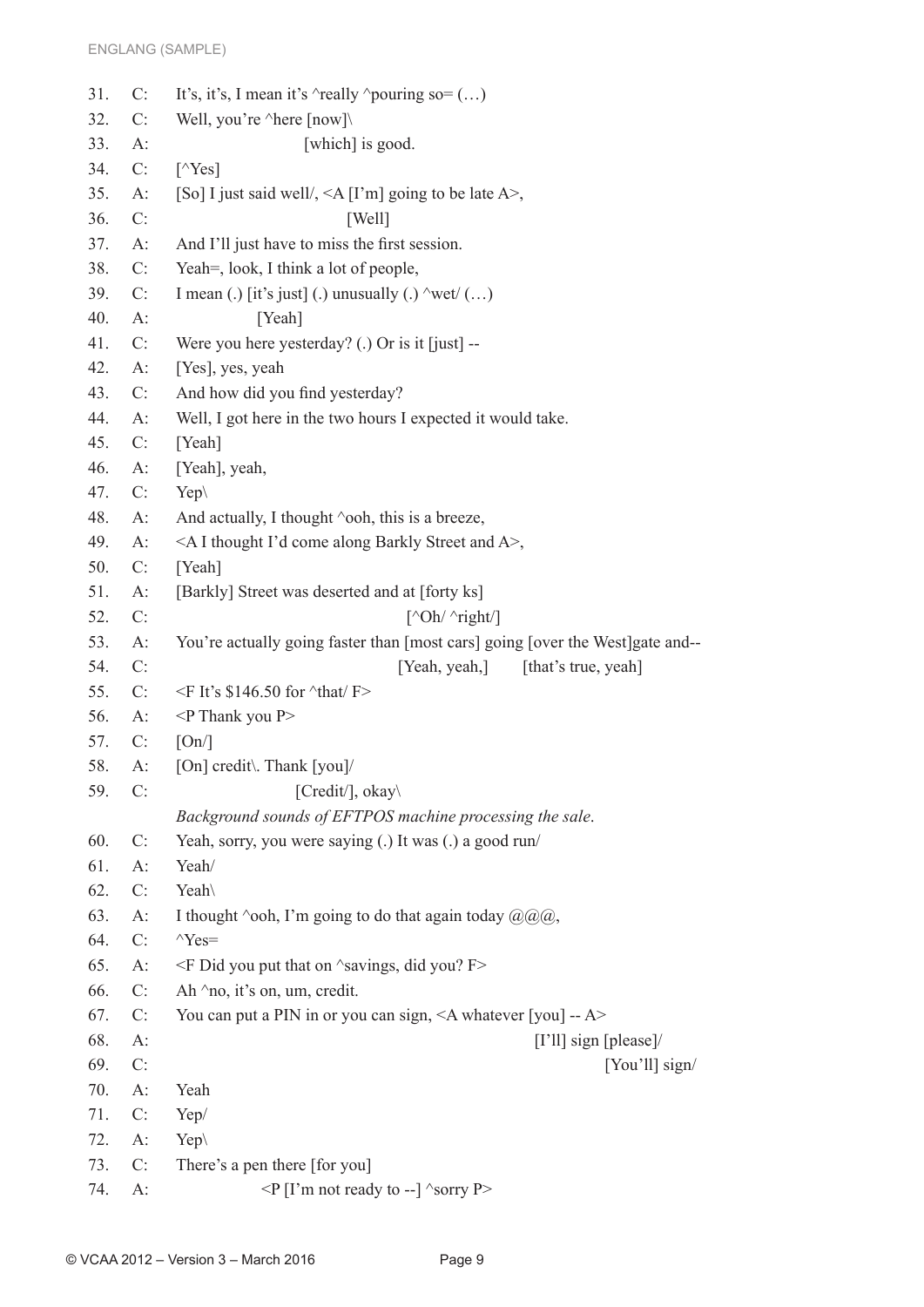| 75.  | C:    | That's alright/, that's 'fine\.                                       |
|------|-------|-----------------------------------------------------------------------|
| 76.  | $A$ : | $\leq P$ I know I should get technology P $>$                         |
| 77.  | C:    | Well/, it's normally your $(.)$ ,                                     |
| 78.  | C:    | It's normally the same PIN (.) as your, um (.) savings [so],          |
| 79.  | $A$ : | [Oh] $okay/$                                                          |
| 80.  | C:    | So when I (.) well, that's what mine is [anyway].                     |
| 81.  | $A$ : | [Right]                                                               |
| 82.  | C:    | I just put in the same PIN that I use at the ATM and --               |
| 83.  | $A$ : | Oh okay/                                                              |
| 84.  | C:    | If I did EFTPOS, I'd put in the same PIN $\lceil$ so= $\rceil$        |
| 85.  | $A$ : | [Yeah]                                                                |
| 86.  | C:    | Yeah, [um],                                                           |
| 87.  | $A$ : | $\langle P  $ [Oh well\] P>. I'll sign $\land$ this?                  |
| 88.  | C:    | $\leq$ A Sign that $\land$ one A $\geq$ .                             |
| 89.  | C:    | Yes (.) I mean check with your ^bank but (.) often that's what it is. |
| 90.  | $A$ : | Oh, okay/                                                             |
| 91.  | C:    | And I just $\lceil \text{did it} \rceil$ ()                           |
| 92.  | $A$ : | $\langle P   I$ haven't got around to -- $  P \rangle$                |
| 93.  | C:    | I just tried it one day.                                              |
| 94.  | $A$ : | Yeah/                                                                 |
| 95.  | C:    | Actually, I'll, I'll staple that for you ^here.                       |
| 96.  | $A$ : | Thank-you.                                                            |
| 97.  | C:    | $\leq$ F That's $\sim$ everything.                                    |
| 98.  | C:    | That's your $\land$ invoice/ Enjoy the $\land$ day/ F>                |
| 99.  | C:    | Thanks so much.                                                       |
| 100. | $A$ : | <b>Thanks Catherine</b>                                               |
| 101. | C:    | It's a ^pleasure.                                                     |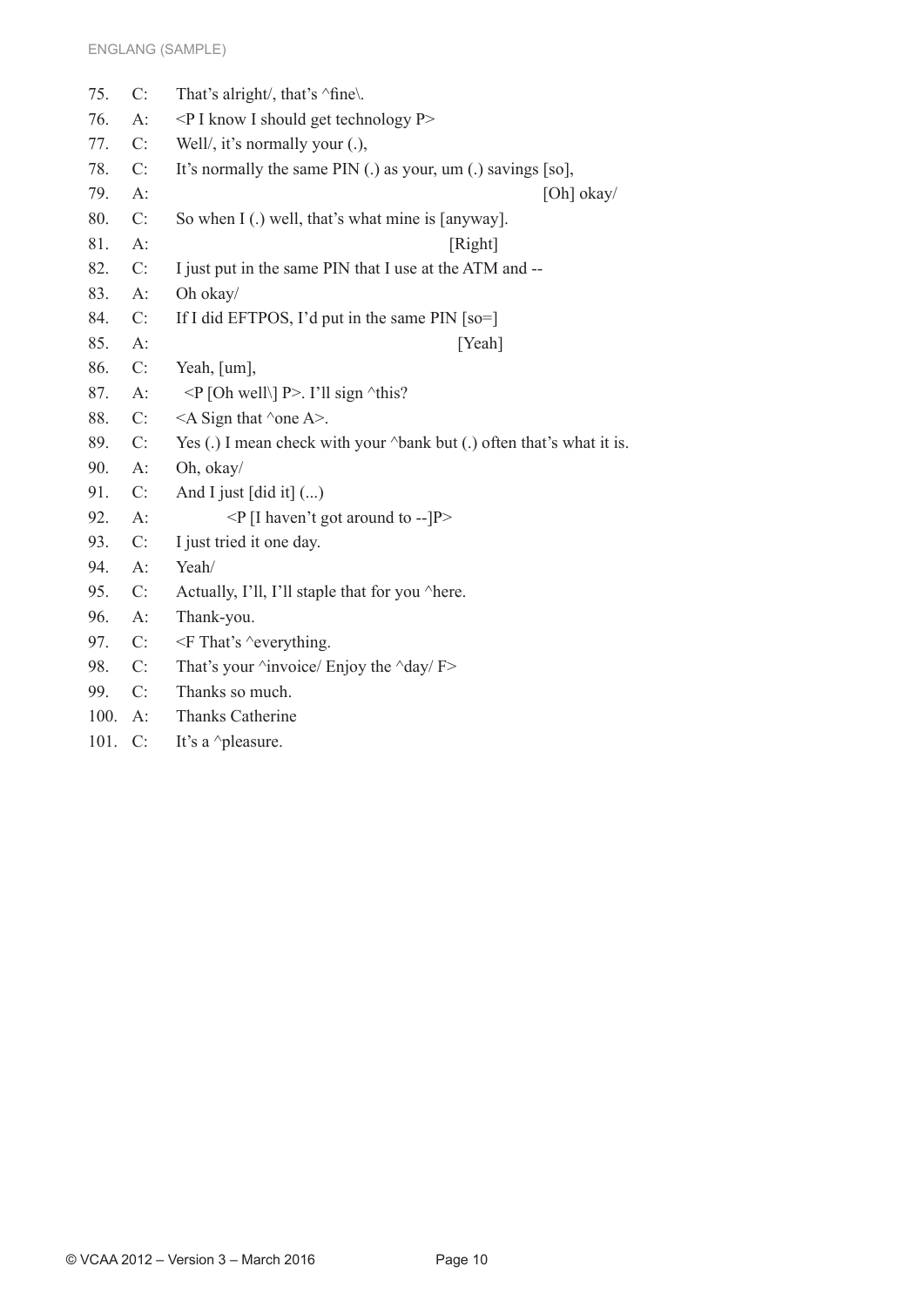#### **Sample text 4**

This is a prepared speech given by a 17-year-old secondary school student (S) in a public-speaking competition in 2003.

The following symbols are used in the transcript:

| $\left( .\right)$     | short pause                                                                              |                                                                          | <word> especially slow in relation to</word> |  |  |  |  |
|-----------------------|------------------------------------------------------------------------------------------|--------------------------------------------------------------------------|----------------------------------------------|--|--|--|--|
| (.)                   | medium pause                                                                             |                                                                          | surrounding speech                           |  |  |  |  |
| $\left(\ldots\right)$ | long pause                                                                               | $\ddot{\cdot}$                                                           | prolongation of sound to the left            |  |  |  |  |
| Word                  | stress through pitch/amplitude                                                           |                                                                          | marked rising intonation                     |  |  |  |  |
| <b>WORD</b>           | especially loud in relation to surrounding speech                                        | $\setminus$                                                              | marked falling intonation                    |  |  |  |  |
|                       | >word< especially fast in relation to surrounding speech                                 | (H)                                                                      | audible inhalation                           |  |  |  |  |
|                       |                                                                                          |                                                                          |                                              |  |  |  |  |
| $S$ :<br>1.           | Why should /we\ (.) buy (.) Australian\ $()$                                             |                                                                          |                                              |  |  |  |  |
| 2.                    | >We are in the /middle\< of Australia's /worst\ drought ever/                            |                                                                          |                                              |  |  |  |  |
| 3.                    |                                                                                          | Our country has not recovered\from horrendous/ bush fires\               |                                              |  |  |  |  |
| 4.                    |                                                                                          | And the Australian dollar is worth (.) sixty (.) five (.) US cents $($ ) |                                              |  |  |  |  |
| 5.                    | That's like/ $(.)$ buying a cup of coffee/ $(H)$                                         |                                                                          |                                              |  |  |  |  |
| 6.                    |                                                                                          | And getting (.) little more\ than half\ (.) the cup\ $()$                |                                              |  |  |  |  |
| 7.                    |                                                                                          | However/ (.) Australia/ is (.) $\underline{far}$ () from being defeated  |                                              |  |  |  |  |
| 8.                    | >And there is< a /way \()                                                                |                                                                          |                                              |  |  |  |  |
| 9.                    | for our $\frac{farmers}{(.)}$ our $\frac{land}{(.)}$ and our economy/                    |                                                                          |                                              |  |  |  |  |
| 10.                   | To get back on their feet $\setminus$ (.)                                                |                                                                          |                                              |  |  |  |  |
| 11.                   | and /receive $\langle  \rangle$ a <u>full cup</u> (.) of coffee/()                       |                                                                          |                                              |  |  |  |  |
| 12.                   | We can begin $\langle  \rangle$ by replacing Aeroplane Jelly $\langle  \rangle$          |                                                                          |                                              |  |  |  |  |
| 13.                   | with Dick Smith's:::/ Helicopter Jelly\                                                  |                                                                          |                                              |  |  |  |  |
| 14.                   | And/>Mr Sheen window cleaner/< with Big Kev\                                             |                                                                          |                                              |  |  |  |  |
| 15.                   | That's right $\langle  \rangle$                                                          |                                                                          |                                              |  |  |  |  |
| 16.                   | I'M EXCITED/                                                                             |                                                                          |                                              |  |  |  |  |
| 17.                   | >Because if< we/ buy/ Australian\                                                        |                                                                          |                                              |  |  |  |  |
| 18.                   | Our farmers $\langle$ ) our land/ $\langle$ ) and our economy/                           |                                                                          |                                              |  |  |  |  |
| 19.                   | Will $\langle  \rangle$ be resurrected $\langle  \rangle$                                |                                                                          |                                              |  |  |  |  |
| 20.                   | (H) Wherever/ possible \(.) we all/ have a duty \ to buy \ Australian \                  |                                                                          |                                              |  |  |  |  |
| 21.                   | >And the reason< why $\langle$ )                                                         |                                                                          |                                              |  |  |  |  |
| 22.                   | For our $\underline{\text{own}} \setminus (.)$ sake                                      |                                                                          |                                              |  |  |  |  |
| 23.                   | >Because if we< $\frac{don't}{l}$ ()                                                     |                                                                          |                                              |  |  |  |  |
| 24.                   | we are only/short-changing\ ourself/                                                     |                                                                          |                                              |  |  |  |  |
| 25.                   | In $\leq$ every (.) possible (.) way $\geq$                                              |                                                                          |                                              |  |  |  |  |
| 26.                   | So as well/ as Australians\ () supporting/ Australian businesses\                        |                                                                          |                                              |  |  |  |  |
| 27.                   | We should $(.)$ be acknowledging industries $(.)$                                        |                                                                          |                                              |  |  |  |  |
| 28.                   | that are exporting/overseas\                                                             |                                                                          |                                              |  |  |  |  |
| 29.                   | And giving $(.)$ the $(.)$ whole $(.)$ world $(.)$ the opportunity of choice $\setminus$ |                                                                          |                                              |  |  |  |  |
| 30.                   | The choice $\langle  \rangle$ to buy $\langle  \rangle$ Australian $\langle  \rangle$    |                                                                          |                                              |  |  |  |  |
| 31.                   | Let's begin/ $(.)$ by thinking/ $(.)$                                                    |                                                                          |                                              |  |  |  |  |
| 32.                   | about the clothes/(.) on our $\langle$ (.) very/(.) own $\langle$ (.) back $\langle$     |                                                                          |                                              |  |  |  |  |
| 33.                   | What does/ () the clothing on our backs\ have in common/                                 |                                                                          |                                              |  |  |  |  |
| 34.                   | >They have all been $\lt$ (.) hung out to dry/(.) $\lt$ on the Hills/ Hoist $\gt$        |                                                                          |                                              |  |  |  |  |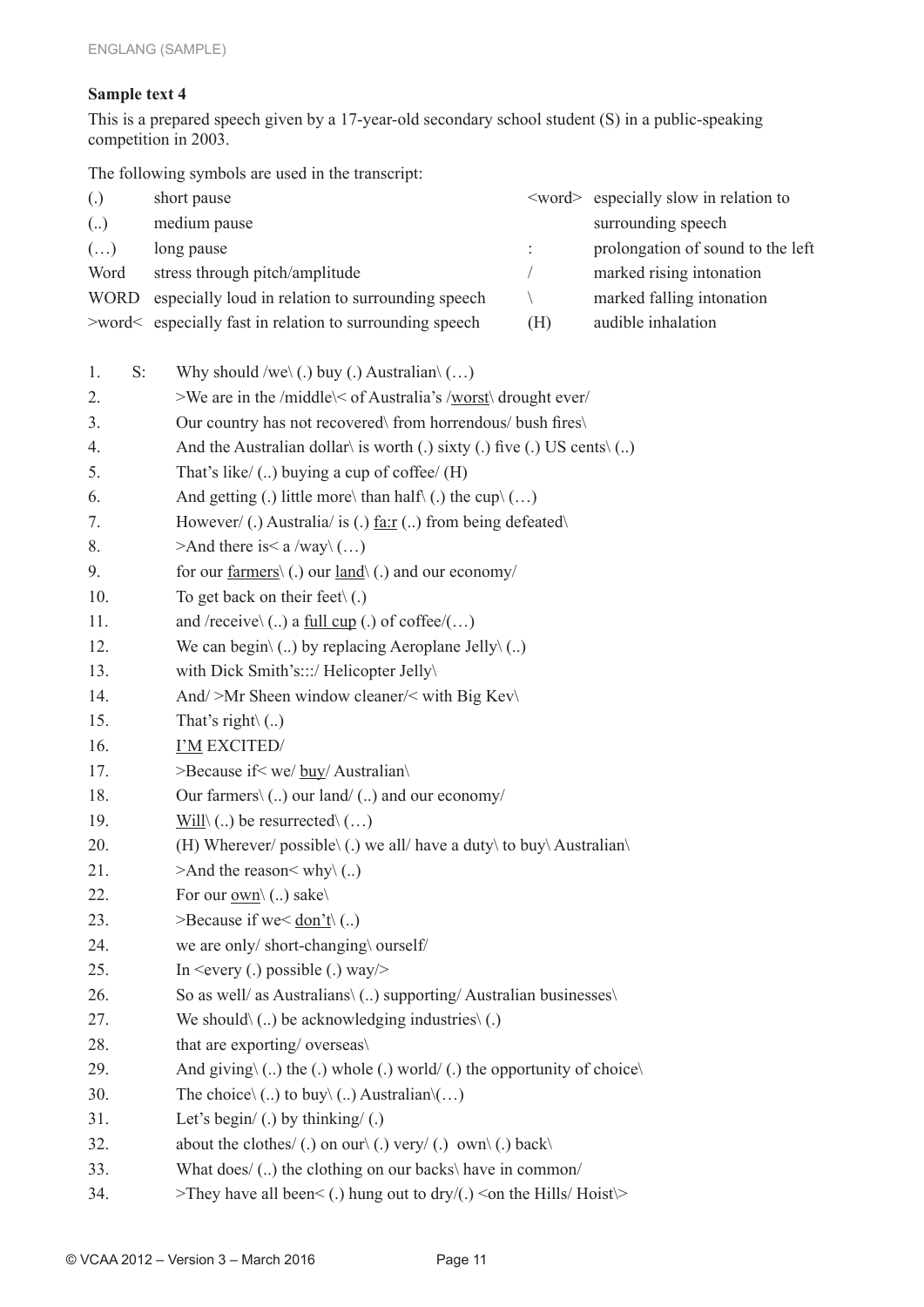- 35. This/ (.) remarkable\(.) Australian/ (.) invention\ (.)
- 36. Has taken\ the world\ by storm\
- 37. Who in the world/ could dry their clothes\ on anything but (.) <a Hills\ Hoist\>
- 38. I/ myself/ >can only think of< one person\
- 39. And I'm ashamed to say\ that person\ is my very own\ mother\
- 40. What an unpatriotic Australian she is:\
- 41. But that/ (.) is another story\ for another day
- 42. >Moving on< to/ a much brighter/ note\
- 43. Another wonderful/ (.) Australian (.) contribution/ to the world\
- 44. Is the discovery  $\langle ... \rangle$  of penicillin $\langle ... \rangle$
- 45.  $\Rightarrow$  And if it was not< for (.) one Australian\ (..) Howard Florey\ (..)
- 46. Who was influential/ in the discovery\ of penicillin\
- 47. Then fifty mill:::ion people around the world\
- 48. Fifty (..) mill::::ion/ (..) people/ would be/ dead\
- 49. That's well and /truly\ over twice (.) Australia's population\
- 50. And even today/
- 51. The whole world continues/ (.) to benefit from/
- 52. And buy/ $(.)$  >Australian medical technology  $\le$
- 53. You may/ not know/ of the inventor\
- 54. But I'm sure $\setminus$  (.) you have all heard $\setminus$  (.) of the invention $\setminus$  (..)
- 55. (H) The retractable syringe\
- 56. It's going to put an end/ (.) to needle stick injuries/ forever\
- 57. And >believe it or not< it is an Australian invention\
- 58. By a very proud\ and successful Australian\ (..) Bruce Kiehne (..)
- 59. It's amazing\ that even today/
- 60. Australia still lives  $\langle . \rangle$  > on the back of a sheep  $\langle \langle$
- 61. And that's/ because/ our /meat\
- 62. is in huge demand/ (.) around the world $\setminus$
- 63. And/ $>$ how could I forget/ $\lt$  (..) our/wine
- 64. The entire/ world/ is convinced/
- 65. That Australian wine/ (.) is (..) the best in the world $\setminus$
- 66. >But how could  $I$  < know
- 67. Because (.) I'm not eighteen\
- 68. So (.) let's keep it legal/
- 69. Seeing as we are in the Premier's/ building $\langle$
- 70. And say that my knowledge\ (.) of Australian wine\
- 71. Comes from (.) um wider (.) reading  $(\ldots)$
- 72. The creations::/ of our/ nation::\ (.) are remarkable\
- 73. >And are even< exported\ overseas/
- 74. Which is/ (…) fantastic\
- 75. But how can we/ the Australian people/ let these goods pass by
- 76. And not/ reap the rewards/ of our efforts/ our hard yakka/
- 77. And our/ determination\ to Advance  $(.)$  Australia  $(.)$  Fair $\setminus(.)$
- 78. >So the next time< you enjoy a hot cup of tea/ or coffee\
- 79. Think/ (..) to yourself\